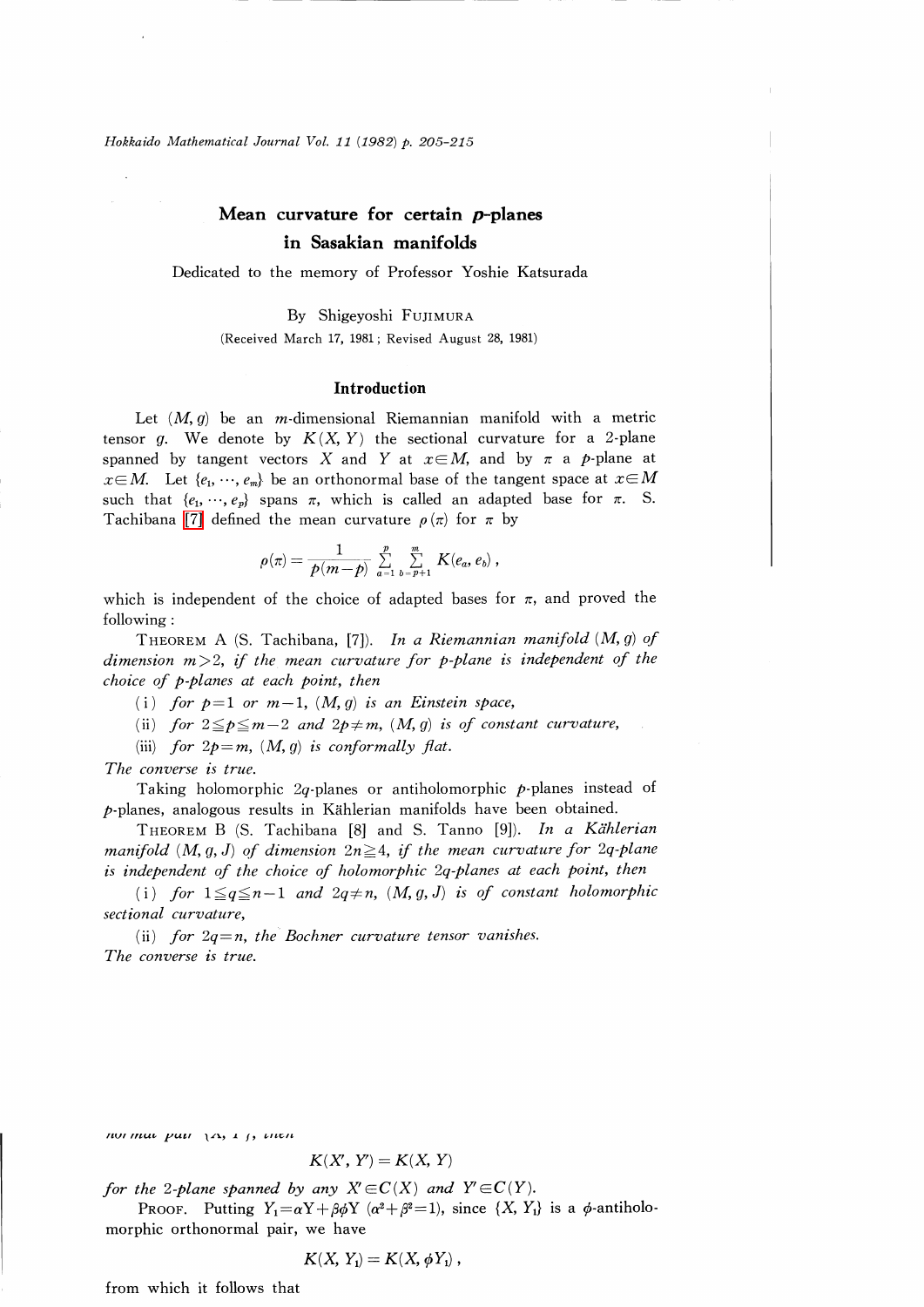S. Fujimura

THEOREM C (K. Iwasaki and N. Ogitsu [3]). In a Kählerian manifold  $(M, g, J)$  of dimension  $2n \geq 4$ , if the mean curvature for p-plane is independent of the choice of antiholomorphic p-planes at each point, then

(i) for  $p=1$ ,  $(M, q, J)$  is an Einstein space,

(ii) for  $2 \leq p \leq n-1$ ,  $(M, g, J)$  is of constant holomorphic sectional curvature,

(iii) for  $p=n$ , the Bochner curvature tensor vanishes. The converse is true.

L. Vanhecke [\(\[10\],](#page-10-1) [\[11\]\)](#page-10-2) generalized Theorems B and C, and the present author [\[2\]](#page-10-3) obtained analogous results in quaternion Kählerian manifolds.

The main purpose of this paper is to prove analogous results in Sasakian manifolds.

### $\S$  1. Sasakian manifolds ([1], [6]).

Let  $(M, \phi, \xi, \eta, g)$  be a Sasakian manifold of dimension  $2n+1\geq 5$ , that is, a manifold M which admits a 1-form  $\eta$ , a vector  $\xi$ , a tensor  $\phi$  of type (1, 1) and a metric tensor  $q$  satisfying

$$
\eta(\xi)=1\ ,
$$

206 S. Fujimura

$$
K(X, Y) = K(X', Y') = K(X', \phi Y')
$$
  
=  $\frac{1}{4}$  { $K(X, \phi X) + K(Y, \phi Y) + 2 K(X, \phi Y)$   
+  $2 R(X, \phi X, X, \phi Y) - 2 R(X, \phi X, Y, \phi X)$   
+  $2 R(X, \phi X, Y, \phi Y) + 2 R(X, \phi Y, Y, \phi X)$   
-  $2 R(X, \phi Y, Y, \phi Y) + 2 R(Y, \phi X, Y, \phi Y)$  }.

From this identity,  $(1. 12)$ ,  $(1. 13)$  and  $(1. 15)$ , we have Lemma 5.

Using the theorem of K. Ogiue [\[5\]](#page-10-4) and Lemma 5, we can obtain

THEOREM 1. Let  $(M, \phi, \xi, \eta, g)$  be a Sasakian manifold of dimension  $2n+1\geq 7$ . If the sectional curvature  $K(X, Y)$  is independent of the choice of the  $\phi$ -antiholomorphic orthonormal pair  $\{X, Y\}$  at each point, then  $(M, \phi, \xi, \eta, g)$  is of constant  $\phi$ -holomorphic sectional curvature.

### \S 2. Contact Bochner curvature tensor.

The contact Bochner curvature tensor of a Sasakian manifold  $(M, \phi, \xi, )$  $\eta$ , g) of dimension  $2n+1$  is defined by

 $B(X, Y, Z, W)$  $= R(X, Y, Z, W) + U(X, Z)g(\phi Y, \phi W) - U(Y, Z)g(\phi X, \phi W)$  $+U(Y, W)g(\phi X, \phi Z)-U(X, W)g(\phi Y, \phi Z)+V(X, Z)g(\phi Y, W)$  $-V(Y, Z)g(\phi X, W) + V(Y, W)g(\phi X, Z) - V(X, W)g(\phi Y, Z)$  $+2 V(X, Y) g(\phi Z, W)+2 V(Z, W) g(\phi X, Y)$ 

where

$$
U(X, Y) = \frac{1}{2(n+2)} \left\{ R_1(X, Y) - \frac{S - 6n - 8}{4(n+1)} g(X, Y) \right\}
$$

$$
\boldsymbol{206}
$$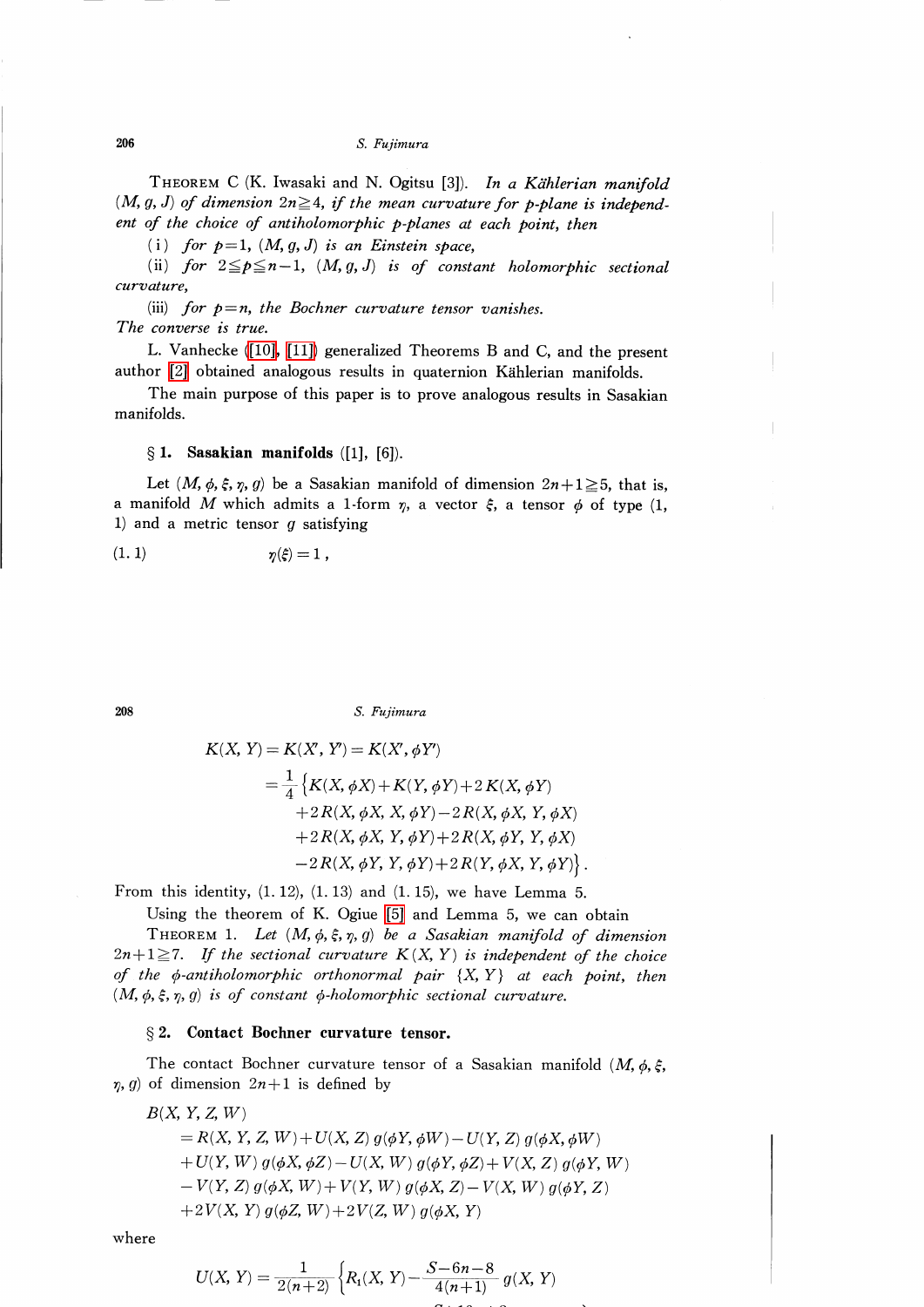Mean curvature for certain p-planes in Sasakian manifolds 207

(1. 9) 
$$
R(X, \phi X, Y, \phi Y) = R(X, Y, X, Y) + R(X, \phi Y, X, \phi Y) + 2g(X, X) g(Y, Y) - 2g(X, Y)^{2} - 2g(X, \phi Y)^{2},
$$

(1. 10)  $K(X, \xi)=1$  for  $X\neq 0$ ,

$$
(1. 11) \t R_1(\phi X, \phi Y) = R_1(X, Y).
$$

If an orthonormal pair  $\{X, Y\}$  at  $x \in M$  satisfies

$$
g(X, \phi Y) = g(X, \xi) = g(Y, \xi) = 0,
$$

 $\{X, Y\}$  will be called a  $\phi$ -antiholomorphic orthonormal pair, and a 2-plane  $C(X)$  spanned by X and  $\phi X$  orthogonal to  $\xi$  will be called a  $\phi$ -holomorphic section determined by  $X$ . Then from Lemmas 1 and 2, we have

LEMMA 3. For any  $\phi$ -antiholomorphic orthonormal pair  $\{X, Y\}$ ,

$$
(1. 12) \t R(X, \phi X, X, \phi Y) + R(X, \phi X, \phi X, Y) = 0,
$$

$$
(1. 13) \t R(X, \phi Y, Y, \phi X) + R(X, \phi Y, \phi Y, X) = 1,
$$

$$
(1. 14) \t R(X, Y, \phi Y, \phi X) = K(X, Y) - 1,
$$

(1. 15) 
$$
R(X, \phi X, Y, \phi Y) = -K(X, Y) - K(X, \phi Y) + 2.
$$

LEMMA 4. If  $K(X, Y) = K(X, \phi Y)$  for any  $\phi$ -antiholomorphic orthonormal pair  $\{X, Y\}$ , then

$$
K(X', Y') = K(X, Y)
$$

for the 2-plane spanned by any  $X'\in C(X)$  and  $Y'\in C(Y)$ .

PROOF. Putting  $Y_{1}=\alpha Y+\beta\phi Y$  ( $\alpha^{2}+\beta^{2}=1$ ), since  $\{X, Y_{1}\}$  is a  $\phi$ -antiholomorphic orthonormal pair, we have

$$
K(X, Y_1) = K(X, \phi Y_1) ,
$$

from which it follows that

(1. 16) 
$$
R(X, Y, \phi Y, X) = R(X, Y, Y, \phi X) = 0.
$$

From  $(1, 8)$ ,  $(1, 13)$ ,  $(1, 14)$  and  $(1, 16)$ , we have this lemma.

LEMMA 5. For any  $\phi$ -anitholomorphic orthonormal pair  $\{X, Y\}$ ,  $K(X, \mathcal{X})$  $Y=K(X, \phi Y)$  holds if and only if

$$
8K(X, Y) = K(X, \phi X) + K(Y, \phi Y) + 6.
$$

PROOF. Since  $X' = \frac{X+Y}{\sqrt{2}}$  and  $Y' = \frac{X-Y}{\sqrt{2}}$  constitute a  $\phi$ -antiholomorphic orthonormal pair, from Lemma 4 we have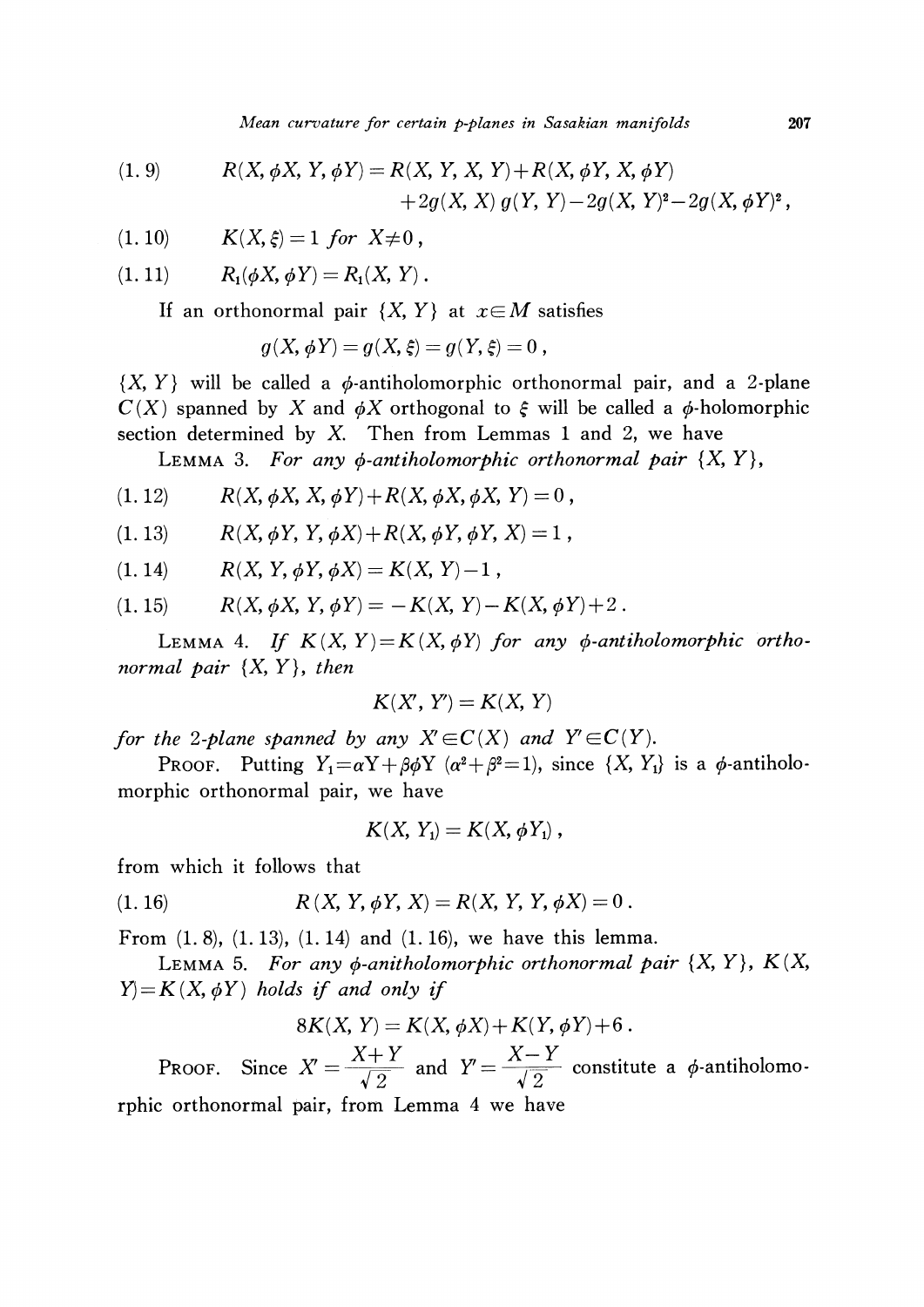208 S. Fujimura

$$
K(X, Y) = K(X', Y') = K(X', \phi Y')
$$
  
=  $\frac{1}{4}$  { $K(X, \phi X) + K(Y, \phi Y) + 2 K(X, \phi Y)$   
+  $2 R(X, \phi X, X, \phi Y) - 2 R(X, \phi X, Y, \phi X)$   
+  $2 R(X, \phi X, Y, \phi Y) + 2 R(X, \phi Y, Y, \phi X)$   
-  $2 R(X, \phi Y, Y, \phi Y) + 2 R(Y, \phi X, Y, \phi Y)$  }.

From this identity,  $(1. 12)$ ,  $(1. 13)$  and  $(1. 15)$ , we have Lemma 5.

Using the theorem of K. Ogiue [\[5\]](#page-10-4) and Lemma 5, we can obtain

THEOREM 1. Let  $(M, \phi, \xi, \eta, g)$  be a Sasakian manifold of dimension  $2n+1\geq 7$ . If the sectional curvature  $K(X, Y)$  is independent of the choice of the  $\phi$ -antiholomorphic orthonormal pair  $\{X, Y\}$  at each point, then  $(M, \phi, \xi, \eta, g)$  is of constant  $\phi$ -holomorphic sectional curvature.

# \S 2. Contact Bochner curvature tensor.

The contact Bochner curvature tensor of a Sasakian manifold  $(M, \phi, \xi, )$  $\eta$ , g) of dimension  $2n+1$  is defined by

$$
B(X, Y, Z, W)
$$
  
= R(X, Y, Z, W) + U(X, Z) g(\phi Y, \phi W) – U(Y, Z) g(\phi X, \phi W)  
+ U(Y, W) g(\phi X, \phi Z) – U(X, W) g(\phi Y, \phi Z) + V(X, Z) g(\phi Y, W)  
- V(Y, Z) g(\phi X, W) + V(Y, W) g(\phi X, Z) – V(X, W) g(\phi Y, Z)  
+ 2V(X, Y) g(\phi Z, W) + 2V(Z, W) g(\phi X, Y)

where

$$
U(X, Y) = \frac{1}{2(n+2)} \left\{ R_1(X, Y) - \frac{S - 6n - 8}{4(n+1)} g(X, Y) + \frac{S + 10n + 8}{4(n+1)} \eta(X) \eta(Y) \right\},
$$
  

$$
V(X, Y) = \frac{1}{2(n+2)} \left\{ R_1(\phi X, Y) - \frac{S + 4n^2 + 6n}{4(n+1)} g(\phi X, Y) \right\},
$$

and S denotes the scalar curvature  $([4])$ .

Since  $g(X, \xi)=\eta(X)$ ,  $\eta\phi=0$  and  $R_{1}(X, \xi)=2n\eta(X)$ , from (1. 1) we have

 $U(X, \xi)=\eta(X), \ V(X, \xi)=0$ .

From these identities,  $(1, 3)$  and  $(1, 5)$ , we see

LEMMA 6. For any vectors X, Y and Z,  $B(\xi, X, Y, Z)$  vanishes. Assume that  $K(X, Y) = K(X, \phi Y)$  for any  $\phi$ -antiholomorphic ortho-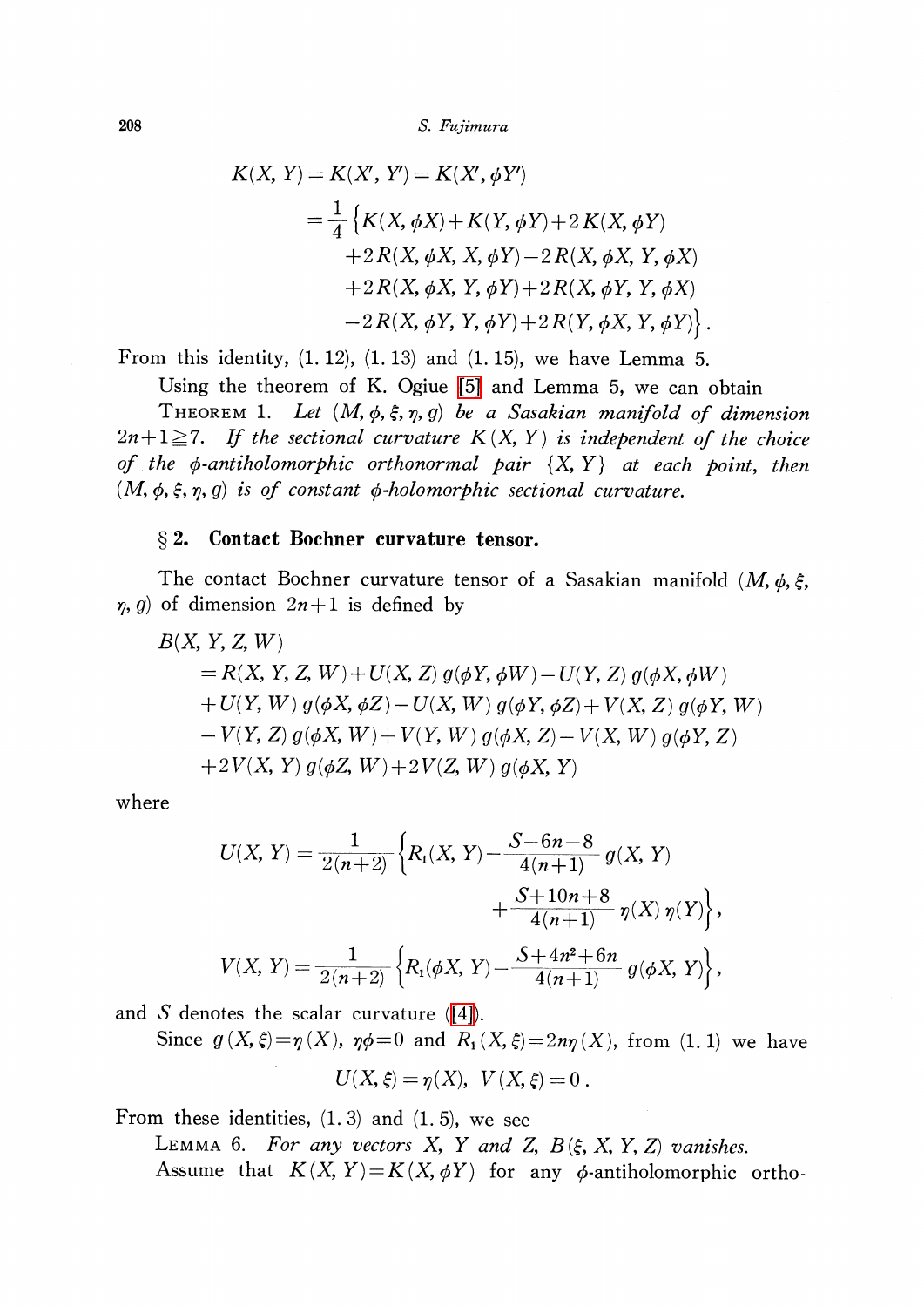normal pair  $\{X, Y\}$ , and let  $\{e_{1}, \dots, e_{n}, \phi e_{1}, \dots, \phi e_{n}, \xi\}$  be an orthonormal base of a tangent space  $T_{x}(M)$  at  $x\in M$  such that  $X=e_{1}$  for a unit vector X orthogonal to  $\xi$ . Then, from  $(1. 10)$ ,  $(1. 11)$  and Lemma 5, we have

$$
R_1(X, X) = K(X, \phi X) + K(X, \xi) + 2\sum_{a=2}^{n} K(X, e_a)
$$
  
=  $\frac{n+2}{4} K(X, \phi X) + \frac{1}{4} \sum_{a=1}^{n} K(e_a, \phi e_a) + \frac{3n-1}{2}$ ,  

$$
S = \sum_{a=1}^{n} \{ R_1(e_a, e_a) + R_1(\phi e_a, \phi e_a) \} + R_1(\xi, \xi)
$$
  
=  $(n+1) \sum_{a=1}^{n} K(e_a, \phi e_a) + n(3n+1)$ .

Thus we get

(2. 1) 
$$
R_1(X, X) = \frac{n+2}{4} K(X, \phi X) + \frac{S+3n^2+3n-2}{4(n+1)}
$$

From  $(1. 11)$ ,  $(2. 1)$  and Lemma 5, we have

LEMMA 7. If  $K(X, Y) = K(X, \phi Y)$  for any  $\phi$ -antiholomorphic orthonormal pair  $\{X, Y\}$ ,  $B(X, Y, Y, X)$  and  $B(X, \phi X, \phi X, X)$  vanish.

LEMMA 8. Assume that  $K(Z, W) = K(Z, \phi W)$  for any  $\phi$ -antiholomorphic orthonormal pair  $\{Z, W\}$ . If unit vectors X and Y orthogonal to  $\xi$ are mutually orthogonal and satisfy  $Y\#C(X)$ , then  $B(X, Y, Y, X)$  vanishes.

PROOF. Let Y' be a unit vector given by  $\alpha \{ Y-g(Y, \phi X)\phi X\} (\alpha>0)$ . Then we can take an orthonormal base  $\{e_{1}, \dots, e_{n}, \phi e_{1}, \dots, \phi e_{n}, \xi\}$  such that  $e_{1}=X$  and  $e_{2}=Y'$ . Thus, from  $(1. 5)$ ,  $(1. 7)$  and  $(1. 8)$ , we have

(2. 2) 
$$
B_{121^{*}1} = R_{2111^{*}} - \frac{2}{n+2} R_{21^{*}} = R_{2111^{*}} - \frac{2}{n+2} \left( \sum_{a \neq 2} R_{2aa1^{*}} - \sum_{a \neq 1} R_{1aa2^{*}} \right)
$$

where  $e_{n+a}=\phi e_{a}=e_{a^*}$ ,  $R_{hijk}=R(e_{h}, e_{i}, e_{j}, e_{k})$  and  $R_{ij}=R_{1}(e_{i}, e_{j})$   $(h, i, j, k=1,$  $\ldots$ , 2n). For  $n \geq 3$  and  $a \neq 1$ , 2, using Lemma 5, we have

$$
K\left(\frac{e_2+e_{1^*}}{\sqrt{2}}, e_a\right) = R_{2aa1^*} + \frac{1}{8} K_{aa^*} + \frac{1}{16} (K_{11^*} + K_{22^*}) + \frac{3}{4}
$$

$$
= \frac{1}{8} \left\{ K\left(\frac{e_2+e_{1^*}}{\sqrt{2}}, \frac{e_{2^*}-e_1}{\sqrt{2}}\right) + K_{aa^*} + 6 \right\}
$$

where  $K_{ij}=K(e_{i}, e_{j})$ . From this identity,  $(1, 8)$ ,  $(1, 14)$ ,  $(1, 15)$  and Lemma 5, we have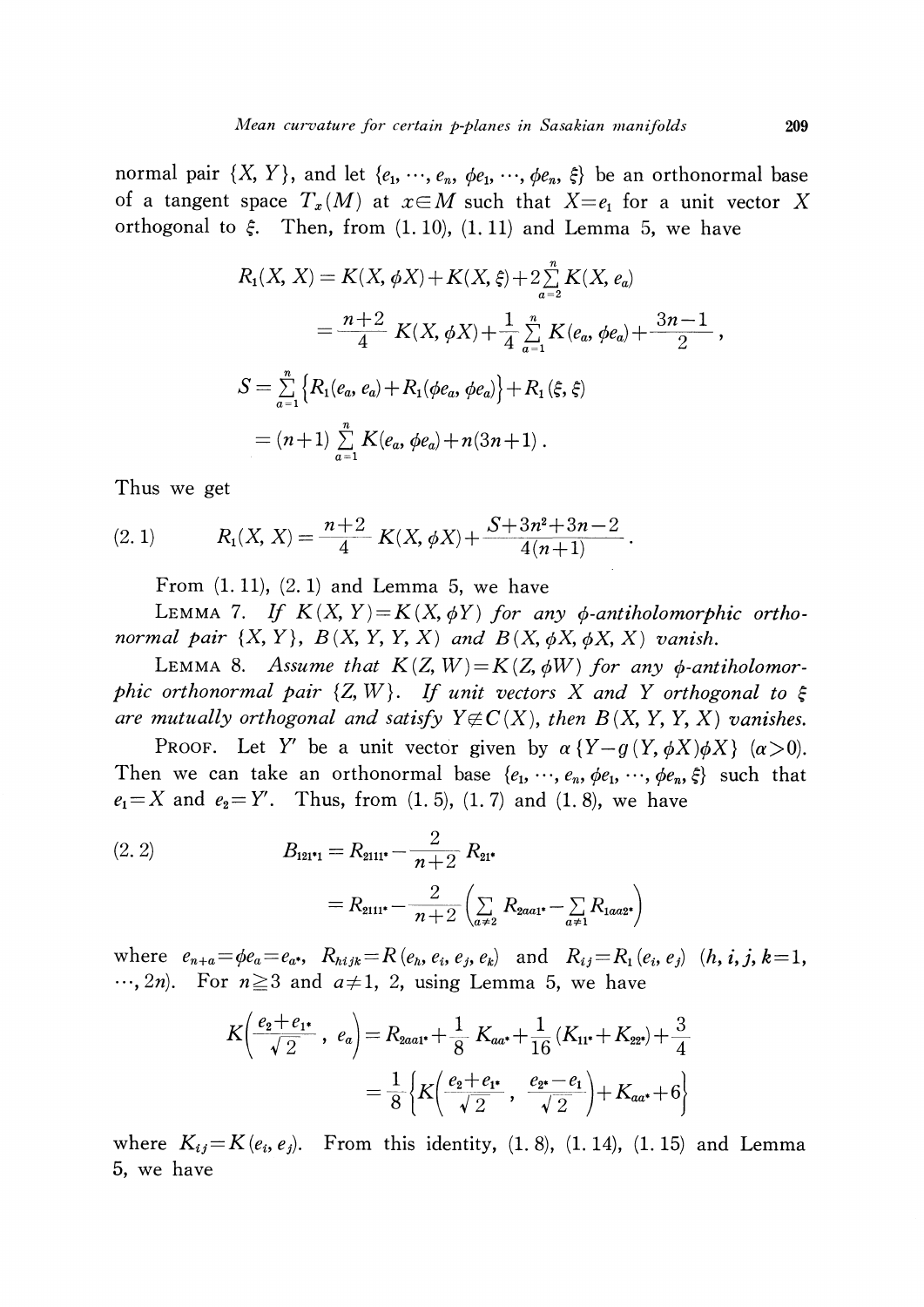210 S. Fujimura

(2. 3) 
$$
R_{2aa1^*} = \frac{1}{16} \left\{ 2K \left( \frac{e_2 + e_{1^*}}{\sqrt{2}}, \frac{e_{2^*} - e_1}{\sqrt{2}} \right) - K_{11^*} - K_{22^*} \right\}
$$

$$
= \frac{1}{8} \left( R_{2111^*} - R_{1222^*} \right),
$$

$$
(2. 4) \t R_{1aa2^*} = \frac{1}{8} (R_{1222^*} - R_{2111^*}) .
$$

Substituting  $(2, 3)$  and  $(2, 4)$  into  $(2, 2)$ , we have

(2.5) 
$$
B(X, Y', \phi X, X) = \frac{1}{2} (R_{2111^*} + R_{1222^*}) .
$$

For  $n=2$ , we also have (2.5). On the other hand, since  $K(X, Y'')=K(X, Y')$ for  $Y'' = \frac{Y'+\phi Y'}{\sqrt{2}}$  by virtue of Lemma 4, we have

(2.6) 
$$
R(X, Y', X, \phi Y') = 0.
$$

$$
Y + Y' = Y'
$$

Exchanging X and Y' in (2.6) for  $\frac{X+Y'}{\sqrt{2}}$  and  $\frac{X-Y'}{\sqrt{2}}$  respectively, from  $(2, 6)$  we have

(2. 7) 
$$
R(X, Y', Y', \phi Y') + R(Y', X, X, \phi X) = 0.
$$

From (2. 5) and (2. 7), it follows that  $B(X, Y', \phi X, X)$  vanishes. Thus, using Lemma 7, we see that  $B(X, Y, Y, X)$  vanishes.

Next for any vectors X,  $Y \in T_{x}(M)$ , we can put

$$
X = \alpha X' + \beta \xi \,, \ \ Y = \alpha' Y' + \beta' \xi
$$

for certain unit vectors  $X'$ ,  $Y\!\in\! T_{x}(M)$  orthogonal to  $\xi$ . From Lemma 6 we have

$$
B(X, Y, Y, X) = \alpha^2 \alpha^2 B(X', Y', Y', X') .
$$

Since we can put  $Y'=\gamma X'+\delta Y''$  for a certain unit vector  $Y''\in T_{x}(M)$  such that Y" is orthogonal to X', using Lemma 8, we see that  $B(X', Y'', Y'', X')$ vanishes, and therefore  $B(X, Y, Y, X)$  vanishes. Thus we can see that B vanishes, using Lemma 6 and the following algebraic properties:

$$
B(X, Y, Z, W) = -B(Y, X, Z, W) = B(Z, W, X, Y),
$$
  
 
$$
B(X, Y, Z, W) + B(X, Z, W, Y) + B(X, W, Y, Z) = 0
$$

for any vectors  $X$ ,  $Y$ ,  $Z$  and  $W$ .

Conversely, if B vanishes, for any  $\phi$ -antiholomorphic orthonormal pair  $\{X, Y\}$  we have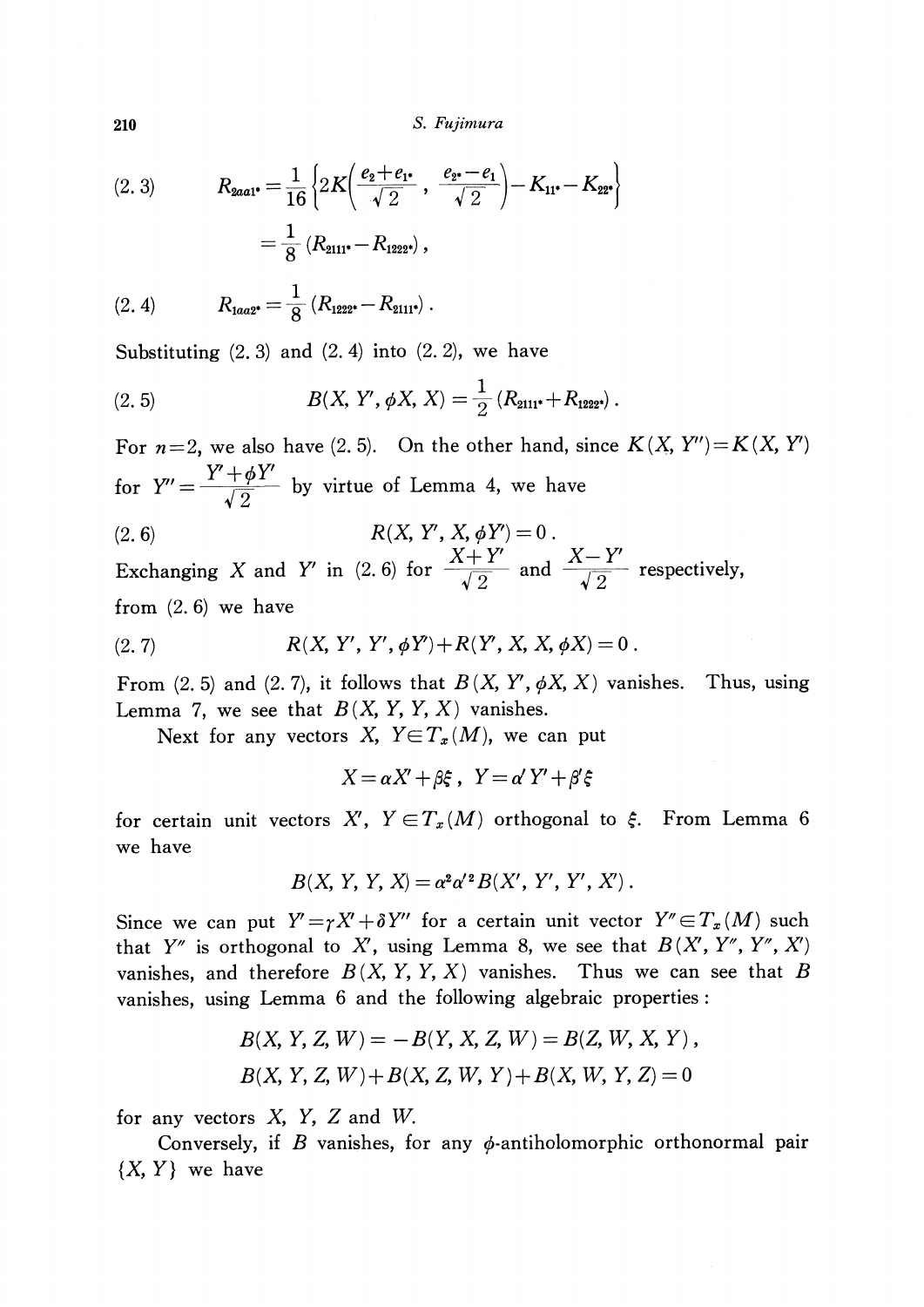Mean curvature for certain p-planes in Sasakian manifolds <sup>211</sup>

$$
K(X, Y) = \frac{1}{2(n+2)} \left\{ R_1(X, X) + R_1(Y, Y) - \frac{S - 6n - 8}{2(n+1)} \right\}
$$
  
=  $K(X, \phi Y)$ .

Therefore, together with Lemma 5 we can obtain

<span id="page-6-0"></span>THEOREM 2. In a Sasakian manifold of dimension  $2n+1\geq 5$ , the following conditions are equivalent to each other:

(i) For any  $\phi$ -antiholomorphic orthonormal pair  $\{X, Y\}$ ,

$$
K(X, Y) = K(X, \phi Y).
$$

(ii) For any  $\phi$ -antiholomorphic orthonormal pair  $\{X, Y\}$ ,

$$
8K(X, Y) = K(X, \phi X) + K(Y, \phi Y) + 6
$$

(iii) The contact Bochner curvature tensor vanishes.

## $\S 3.$  Mean curvature for  $\phi$ -holomorphic 2q-plane.

In a Sasakian manifold  $(M, \phi, \xi, \eta, g)$  of dimension  $2n+1$ , if a 2q-plane  $\pi$  in  $T_{x}(M)$  satisfies  $\eta(\pi)=\{0\}$  and  $\phi\pi\subset\pi$ , such a 2q-plane  $\pi$  will be called the  $\phi$ -holomorphic 2q-plane. Then we can take an orthonormal base  $\{e_{1}, \, \cdots,$  $e_{n}$ ,  $\phi e_{1}$ ,  $\cdots$ ,  $\phi e_{n}$ ,  $\xi$  of  $T_{x}(M)$  such that  $\pi$  is spanned by  $\{e_{1},\ldots,$   $e_{q}, \phi e_{1},\ldots, \phi e_{q}\}$ , and from (1.8), (1.10) and (1.15), the mean curvature  $\rho(\pi)$  for  $\pi$  is given by

(3. 1) 
$$
q(2n-2q+1) \rho(\pi) = q + \sum_{a=1}^{q} \sum_{b=q+1}^{n} (K_{ab} + K_{ab})
$$

$$
= q(2n-2q+1) + \sum_{a=1}^{q} \sum_{b=q+1}^{n} R_{aa \cdot b \cdot b}
$$

Assume that the mean curvature for 2q-plane is independent of the choice of  $\phi$ -holomorphic 2q-planes.

(1) The case  $n \geq 3$ . For a  $\phi$ -holomorphic 2q-plane  $\pi_{1}$  spanned by  $\{e'_{1}, e_{2}, \cdots, e_{q}, \phi e'_{1}, \phi e_{2}, \cdots, \phi e_{q}\}, \text{ where } e_{1}' = \frac{e_{1}+e_{q+1}}{\sqrt{2}} \text{ and } e_{q+1}' = \frac{e_{1}-e_{q+1}}{\sqrt{2}}$ , from (1. 8), (1. 13) and (3. 1), we have

$$
(3.2) \qquad q(2n-2q+1)\left\{\rho(\pi_1)-1\right\}
$$
  
=  $\sum_{a=2}^{q} \sum_{b=q+2}^{n} R_{aa^b b^b} + \frac{1}{4} \left\{K_{11^*} + K_{(q+1)(q+1)^*} - 4K_{1(q+1)^*} + 2R_{11^*(q+1)^*(q+1)} + 2\right\} + \frac{1}{2} \sum_{b=q+2}^{n} \left\{R_{11^*b^*b} + R_{(q+1)(q+1)^*b^*b} + 2R_{1(q+1)^*b^*b}\right\}$   
+  $\frac{1}{2} \sum_{a=2}^{q} \left\{R_{aa^*1^*1} + R_{aa^*(q+1)^*(q+1)} - 2R_{aa^*1^*(q+1)}\right\}.$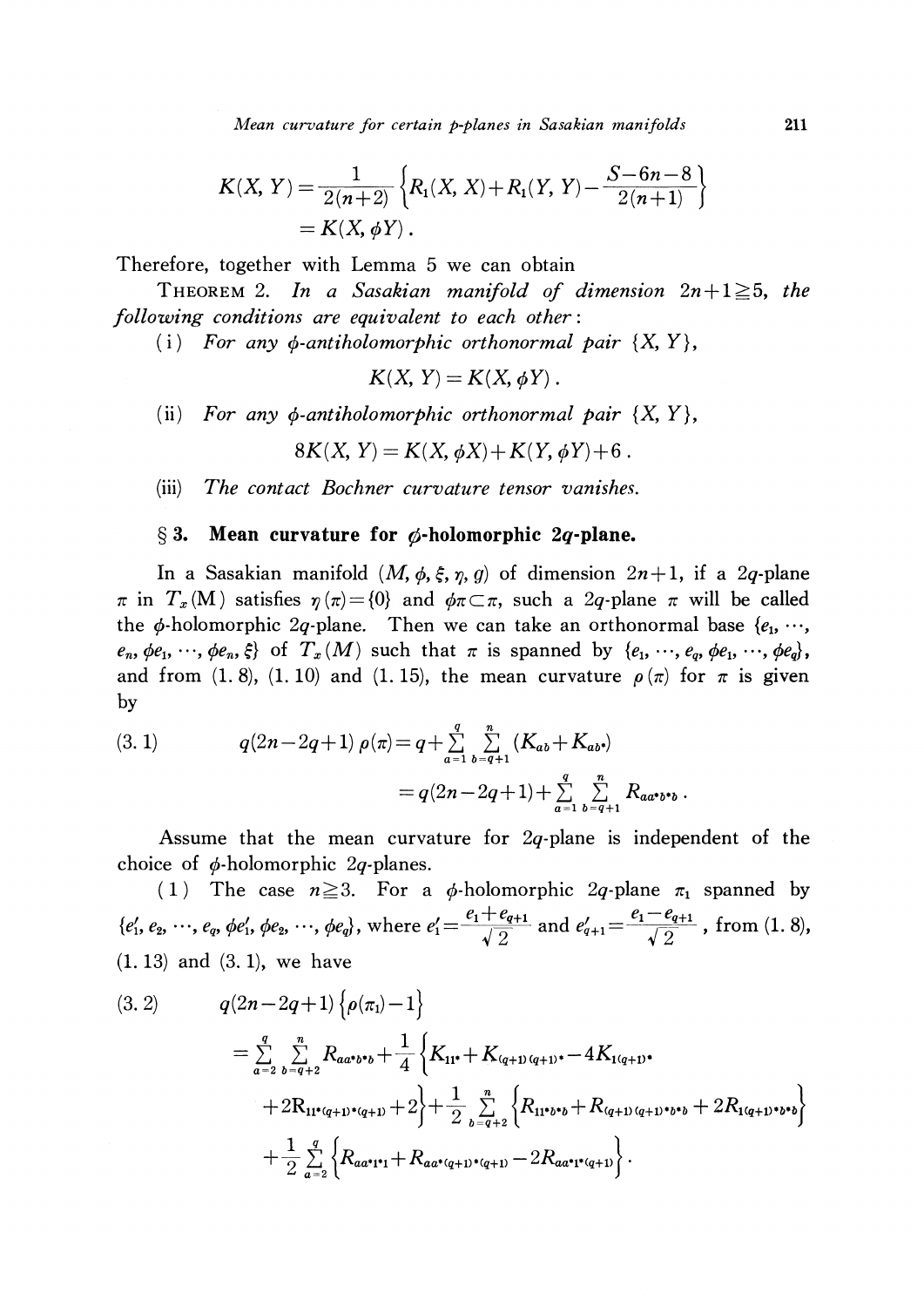Since  $\rho(\pi)=\rho(\pi_{1})$ , from (3. 1) and (3. 2), we have

$$
(3.3) \qquad 2 \sum_{b=q+2}^{n} R_{1(q+1)*b*} - 2 \sum_{a=2}^{q} R_{aa*1*(q+1)} - 2K_{1(q+1)*}
$$
  
=  $R_{11*(q+1)*(q+1)} - \frac{1}{2} K_{11*} - \frac{1}{2} K_{(q+1)(q+1)*} - 1$   
+  $\sum_{b=q+2}^{n} \left\{ R_{11*(b*} - R_{(q+1)(q+1)*b*} \right\} + \sum_{a=2}^{q} \left\{ R_{aa*(q+1)*(q+1)} - R_{aa*1*1} \right\}.$ 

Similarly, for  $\pi$  and a  $\phi$ -holomorphic 2q-plane  $\pi_{2}$  spanned by  $\{e_{1}'', e_{2}, \cdots, e_{q},\}$  $\phi e_{1}'', \phi e_{2}, \dots, \phi e_{q}$ , where  $e_{1}' = \frac{e_{1} + \phi e_{q+1}}{\sqrt{2}}$  and  $e_{q+1}' = \frac{e_{1} - \phi e_{q+1}}{\sqrt{2}}$ , we have

$$
(3. 4) \qquad 2 \sum_{a=2}^{q} R_{aa^*(q+1)1} - 2 \sum_{b=q+2}^{n} R_{1(q+1)b^*b} - 2K_{1(q+1)} = R_{11^*(q+1)^*(q+1)} - \frac{1}{2} K_{11^*} - \frac{1}{2} K_{(q+1)(q+1)^*} - 1 + \sum_{b=q+2}^{n} \left\{ R_{11^*b^*b} - R_{(q+1)(q+1)^*b^*b} \right\} + \sum_{a=2}^{q} \left\{ R_{aa^*(q+1)^*(q+1)} - R_{aa^*1^*1} \right\}.
$$

From  $(3.3)$  and  $(3.4)$ , it follows that

$$
(3.5) \t K_{1(q+1)*} - \sum_{b=q+2}^{n} R_{1(q+1)*b*b} + \sum_{a=2}^{q} R_{aa*t*(q+1)} = K_{1(q+1)} + \sum_{b=q+2}^{n} R_{1(q+1)b*b} - \sum_{a=2}^{q} R_{aa*(q+1)1}
$$

Taking  $\pi_{1}$  and a  $\phi$ -holomorphic 2q-plane spanned by  $\{e_{2}, \ldots, e_{q}, e_{q+1}', \phi e_{2}, \ldots, \phi e_{q},\}$  $\phi e_{q+1}'\rangle,$  we have

(3. 6) 
$$
\sum_{a=2}^{q} R_{aa^*1^*(q+1)} = \sum_{b=q+2}^{n} R_{1(q+1)^*b^*b}.
$$

And taking  $\pi_{2}$  and a  $\phi$ -holomorphic 2q-plane spanned by  $\{e_{2}, \ldots, e_{q}, e_{q+1}' ,\}$  $\phi e_{2}, \, \cdots, \, \phi e_{q}, \, \phi e_{q+1}'\rangle, \,$  we have

$$
(3.7) \qquad \qquad \sum_{a=2}^q R_{aa^*(q+1)1} = \sum_{b=q+2}^n R_{1(q+1)b^*b} \ .
$$

From  $(3, 5)$ ,  $(3, 6)$  and  $(3, 7)$ , it follows that

$$
K_{1(q+1)^*}=K_{1(q+1)^-}
$$

Thus we can see that, for any  $\phi$ -antiholomorphic orthonormal pair  $\{X, Y\}$ ,

$$
K(X, Y) = K(X, \phi Y).
$$

Since we can use Lemma 5, from (3. 1) we have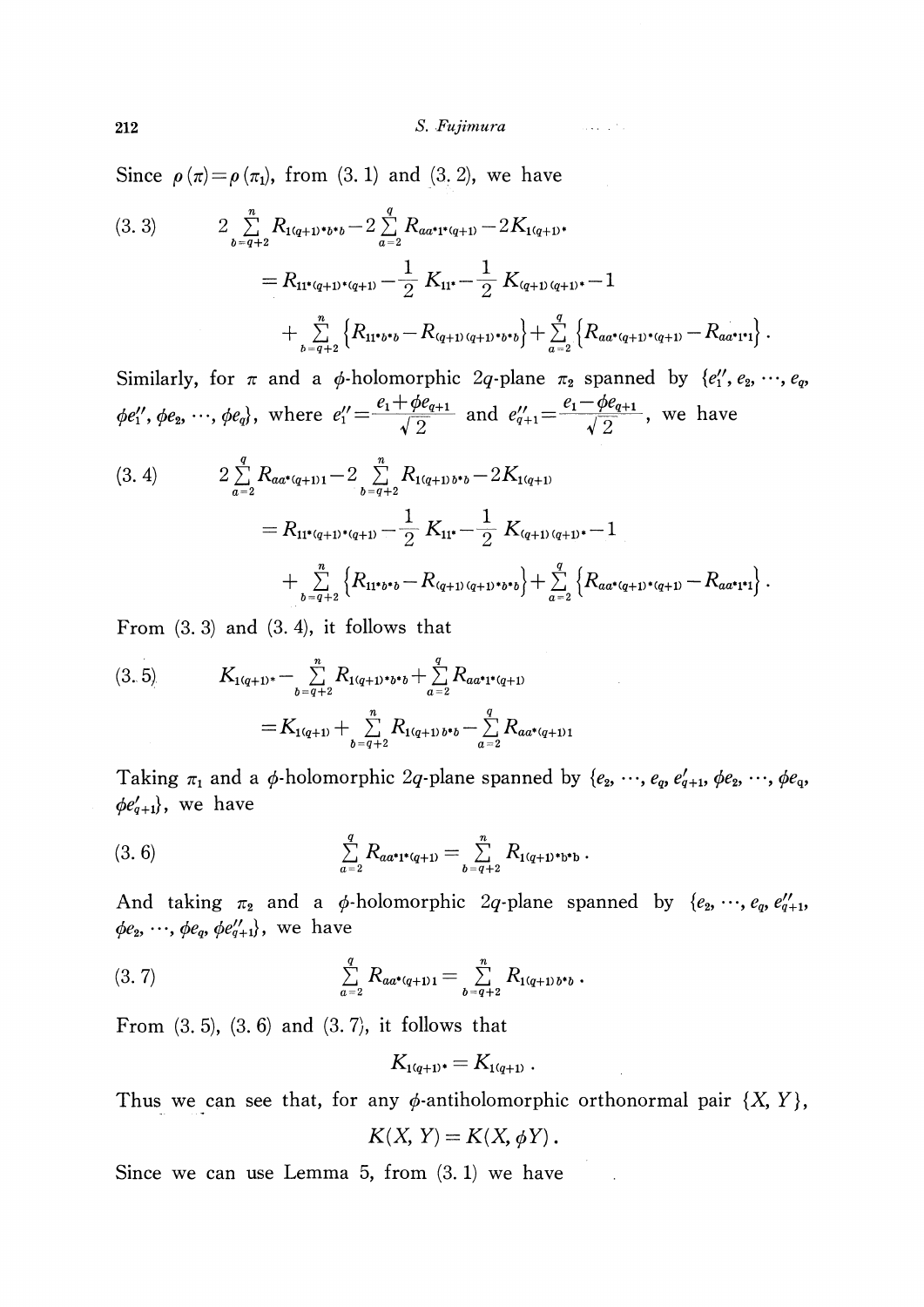(3.8) 
$$
q(2n-2q+1) \rho(\pi) = \frac{q(3n-3q+2)}{2} + \frac{n-q}{4} \sum_{a=1}^{q} K_{aa^*} + \frac{q}{4} \sum_{b=q+1}^{n} K_{bb^*}
$$

Calculating the mean curvature for a  $\phi$ -holomorphic  $2q$ -plane spanned by  $\{e_{2}, \ldots, e_{q+1}, \phi e_{2}, \ldots, \phi e_{q+1}\}$  and using (3. 8), we have

 $(n-2q)\{K_{11^{*}}-K_{(q+1)(q+1)^{*}}\}=0$ .

(2) The case  $n=2$ . For an arbitrary  $\phi$ -antiholomorphic orthonormal pair  $\{e_{1}, e_{2}\}$ , we can take an orthonormal base  $\{e_{1}, e_{2}, \phi e_{1}, \phi e_{2}, \xi\}$  of  $T_{x}(M)$ . Taking two  $\phi$ -holomorphic 2-planes spanned by  $\{\frac{e_{1}+e_{2}}{\sqrt{2}}, \phi \frac{e_{1}+e_{2}}{\sqrt{2}}\}$  and  $\{\frac{\ell_{1}+\varphi_{2}}{\sqrt{2}}, \frac{\varphi_{1}-\ell_{2}}{\sqrt{2}}\}$ , from (1. 6), (1. 8), (1. 13) and (1. 14), we have  $K_{12}=K_{12^{s}}$ .

Therefore, by virtue of the theorem of K. Ogiue [\(\[5\]\)](#page-10-4) and [Theorem](#page-6-0) 2, we can obtain

THEOREM 3. In a Sasakian manifold  $(M, \phi, \xi, \eta, g)$  of dimension  $2n+1$  $\geq$  5, if the mean curvature for 2q-plane is independent of the choice of  $\phi$ holomorphic 2q-planes at each point, then

(i) for  $1\leq q\leq n-1$  and  $2q\neq n$ ,  $(M, \phi, \xi, \eta, g)$  is of constant  $\phi$ -holomorphic sectional curvature,

(ii) for  $2q=n$ , the contact Bochner curvature tensor vanishes.  $\hat{u}_1$  is  $\hat{u}_2$ The converse is true.

### $\S 4.$  Mean curvature for  $\phi$ -antiholomorphic p-plane.

In a Sasakian manifold  $(M, \phi, \xi, \eta, g)$  of dimension  $2n+1$ , if a p-plane  $\pi$  in  $T_{x}(M)$  satisfies  $\eta(\pi)=\{0\}$  and  $\phi\pi$  is perpendicular to  $\pi$ , such a p-plane  $\pi$  will be called the  $\phi$ -antiholomorphic p-plane. Then we can take an orthonormal base  $\{e_{1}, \dots, e_{n}, \phi e_{1}, \dots, \phi e_{n}, \xi\}$  of  $T_{x}(M)$  such that  $\pi$  is spanned by  $\{e_{1}, \dots, e_{p}\}$ , and the mean curvature  $\rho(\pi)$  for  $\pi$  is given by

$$
p(2n-p+1)\;\rho(\pi)=p+\sum_{a=1}^p\left\{\sum_{b=p+1}^n(K_{ab}+K_{ab*})+\sum_{b=1}^p K_{ab*}\right\}.
$$

Assume that the mean curvature for  $p$ -plane is independent of the choice of  $\phi$ -antiholomorphic p-planes.

(1) The case  $p\geq 2$ . For a  $\phi$ -antiholomorphic p-plane  $\pi_{1}$  spanned by  $\{\phi e_{1}, e_{2}, \, \cdots, \, e_{p}\}$ , from  $(1, \, 8)$  and  $(1, \, 10)$  we have

$$
p(2n-p+1) \rho(\pi_1)
$$
  
=  $p+K_{11^*}+\sum_{a=2}^p \left(2K_{1a}+\sum_{b=2}^p K_{ab^*}\right)+\sum_{a=1}^p \sum_{b=p+1}^n \left(K_{ab}+K_{ab^*}\right).$ 

ingen.<br>Provinsi

.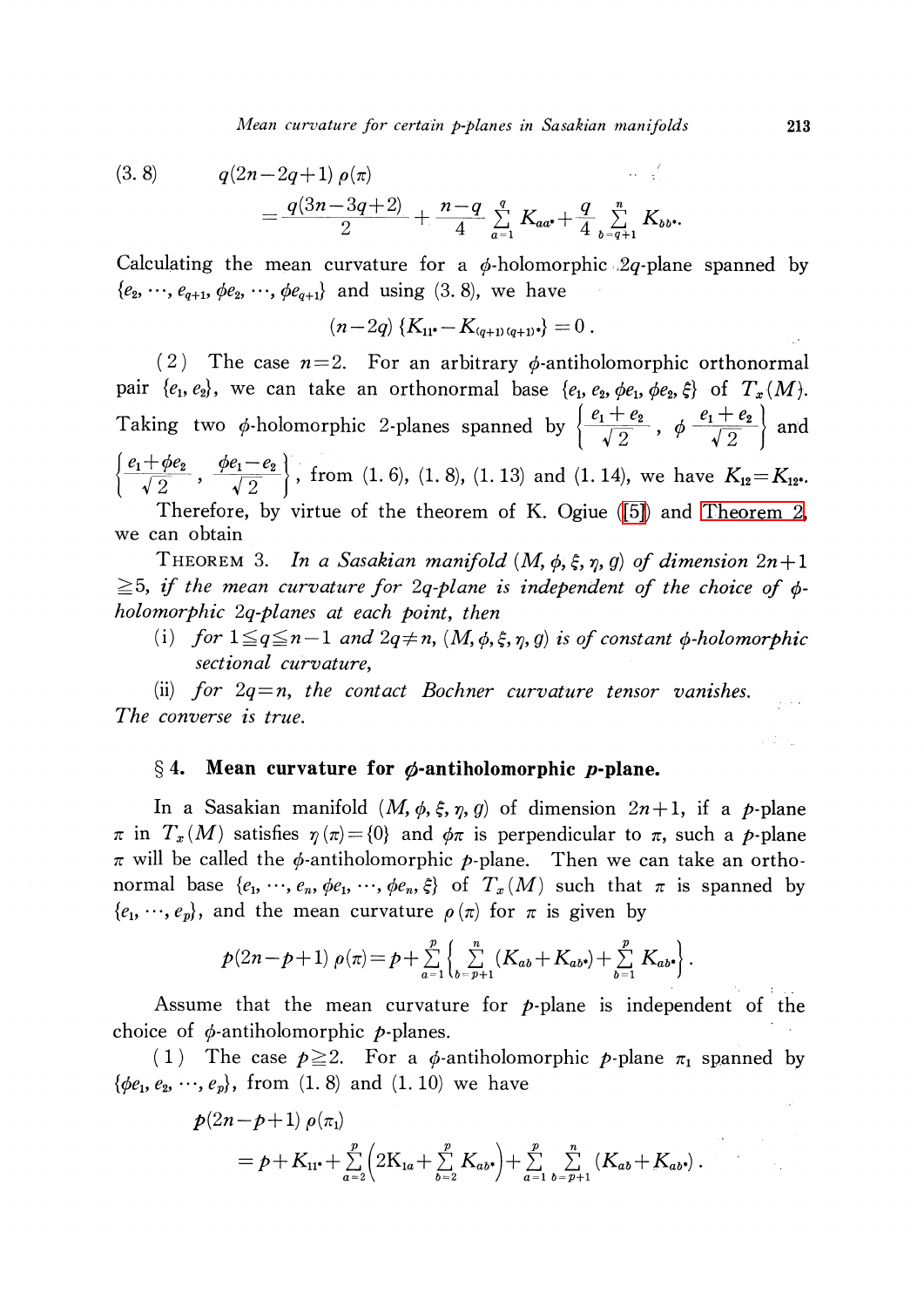Since  $\rho(\pi)=\rho(\pi_{1})$ , we see that

(4. 1) 
$$
\sum_{a=2}^{p} (K_{1a^*} - K_{1a}) = 0
$$

Similarly for  $\phi$ -antiholomorphic p-planes spanned by  $\{e_{1}, \phi e_{2}, e_{3}, \cdots, e_{p}\}$  and  $\{\phi e_{1},\,\phi e_{2},\,e_{3},\,\cdots ,\,e_{p}\} ,\,$  we have

(4. 2) 
$$
K_{12} - K_{12^*} + \sum_{a=3}^{p} (K_{1a^*} - K_{1a}) = 0
$$

From  $(4. 1)$  and  $(4. 2)$ , it follows that

$$
(4.3) \t K_{12} = K_{12^*}.
$$

Now let  $\{X, Y\}$  be an arbitrary  $\phi$ -antiholomorphic orthonormal pair. Then, since there exists an orthonormal base  $\{e_{1},\ldots, e_{n}, \phi e_{1}, \ldots, \phi e_{n}, \xi\}$  such that  $e_{1}=X$  and  $e_{2}=Y$ , from (4. 3) we see that

$$
K(X, Y) = K(X, \phi Y).
$$

Thus, since we can use Lemma 5, we have

(4. 4) 
$$
p(2n-p+1) \rho(\pi) = \frac{p(6n-3p+1)}{4} + \frac{n+3}{4} \sum_{a=1}^{p} K_{aa^*} + \frac{p}{4} \sum_{b=p+1}^{n} K_{bb^*}
$$

When  $p < n$ , similarly for a  $\phi$ -antiholomorphic p-plane  $\pi_{2}$  spanned by  $\{e_{2}, \ldots,$  $e_{p+1}\},$  we have

(4. 5) 
$$
p(2n-p+1) \rho(\pi_2) = \frac{p(6n-3p+1)}{4} + \frac{n+3}{4} \sum_{a=2}^{p+1} K_{aa^*} + \frac{p}{4} \left( K_{11^*} + \sum_{b=p+2}^n K_{bb^*} \right).
$$

From  $(4, 4)$  and  $(4, 5)$ , we see that

$$
K_{11^*}=K_{(p+1)(p+1)^*}.
$$

(2) The case  $p=1$ . Let X and  $\overline{\pi}$  be any unit vector orthogonal to  $\xi$  at  $x\in M$  and a  $\phi$ -antiholomorphic 1-plane spanned by X, respectively. Then we have

(4.6) 
$$
R_1(X, X) = 2n\rho(\bar{\pi}).
$$

From the assumption and (4. 6), we have

(4. 7) 
$$
R_1(Y, Z) = rg(Y, Z)
$$

for any vectors Y and Z orthogonal to  $\xi$ , where  $r=2n\rho(\bar{\pi})$ . Since  $R_{1} ( Y, \xi)=$  $2n\eta ( Y),$  from (4.7) we have